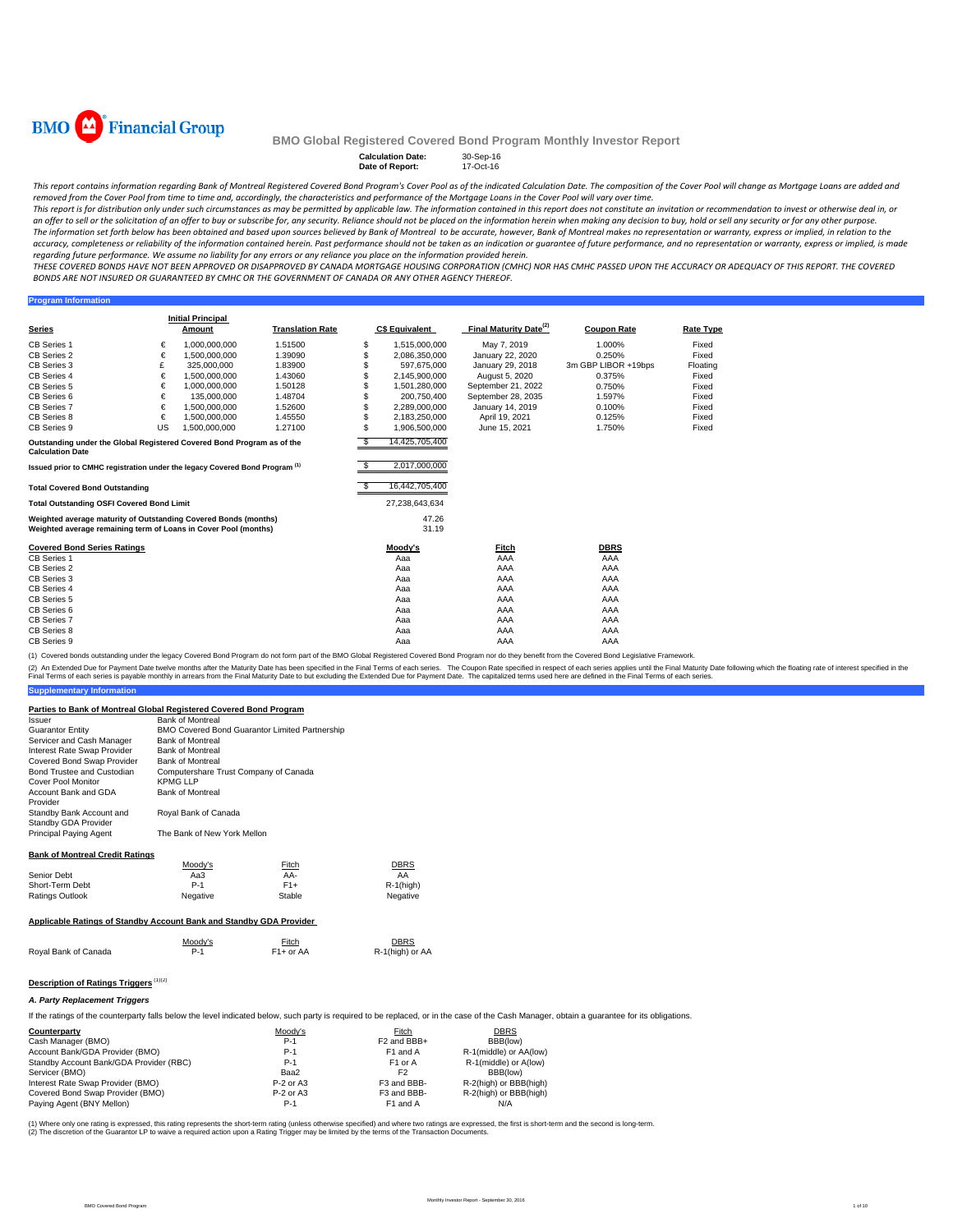

| <b>Calculation Date:</b> | 30-Sep-16     |
|--------------------------|---------------|
| Date of Report:          | $17 - Oct-16$ |
|                          |               |

## *B. Summary of Specific Rating Trigger Actions*

I) The following actions are required if the Cash Manager (BMO) undergoes a downgrade below the stipulated rating:

|                                                                                                                                                                                                                                                                                                                                                                                              | Moody's                | Fitch                           | <b>DBRS</b>                                        |
|----------------------------------------------------------------------------------------------------------------------------------------------------------------------------------------------------------------------------------------------------------------------------------------------------------------------------------------------------------------------------------------------|------------------------|---------------------------------|----------------------------------------------------|
| a) The Servicer will be required to direct amounts received<br>directly into the GDA Account (or Standby GDA Account if<br>applicable) within 2 Canadian business days and the Cash<br>Manager shall immediately remit any funds held at such<br>time for or on behalf of the Guarantor directly into the GDA<br>Account                                                                     | $P-1$                  | F1 or A                         | R-1(middle) or AA(low)                             |
| II) The following actions are required if the Servicer (BMO) undergoes a downgrade below the stipulated rating:                                                                                                                                                                                                                                                                              |                        |                                 |                                                    |
|                                                                                                                                                                                                                                                                                                                                                                                              | Moody's                | Fitch                           | <b>DBRS</b>                                        |
| a) The Servicer will be required to direct amounts received<br>to the Cash Manager, or GDA as applicable                                                                                                                                                                                                                                                                                     | $P-1$                  | F1 or A                         | R-1(middle) or BBB(low)                            |
| III) The Swap Provider is required to transfer credit support or transfer all of its rights and obligations to a replacement third party, or to obtain a<br>quarantee of its rights and obligations from a third party, if the Swap Provider undergoes a downgrade below the stipulated rating:                                                                                              |                        |                                 |                                                    |
|                                                                                                                                                                                                                                                                                                                                                                                              | $Mody's^{(3)}$         | Fitch                           | <b>DBRS</b>                                        |
| a) Interest Rate Swap Provider<br>b) Covered Bond Swap Provider                                                                                                                                                                                                                                                                                                                              | P-1 or A2<br>P-1 or A2 | F1 and A<br>F1 and A            | R-1(middle) or A (high)<br>R-1(middle) or A (high) |
| IV) The following actions are required if the Issuer (BMO) undergoes a downgrade below the stipulated rating:                                                                                                                                                                                                                                                                                |                        |                                 |                                                    |
| a) Mandatory repayment of the Demand Loan                                                                                                                                                                                                                                                                                                                                                    | Moody's<br>N/A         | Fitch<br>F <sub>2</sub> or BBB+ | DBRS<br>N/A                                        |
| b) Cashflows will be exchanged under the Covered Bond<br>Swap Agreement (to the extent not already taking place)                                                                                                                                                                                                                                                                             | Baa1                   | BBB+                            | BBB(high)                                          |
| c) Transfer of title to Loans to Guarantor <sup>(4)</sup>                                                                                                                                                                                                                                                                                                                                    | A <sub>3</sub>         | BBB-                            | BBB(low)                                           |
| <b>Events of Defaults &amp; Test Compliance</b>                                                                                                                                                                                                                                                                                                                                              |                        |                                 |                                                    |
| Asset Coverage Test (C\$ Equivalent of Outstanding<br>Covered Bond < Adjusted Aggregate Asset Amount)                                                                                                                                                                                                                                                                                        |                        | Pass                            |                                                    |
| <b>Issuer Event of Default</b>                                                                                                                                                                                                                                                                                                                                                               |                        | No                              |                                                    |
| Guarantor LP Event of Default                                                                                                                                                                                                                                                                                                                                                                |                        | No                              |                                                    |
| (3) If no short term rating exists, then A1                                                                                                                                                                                                                                                                                                                                                  |                        |                                 |                                                    |
| (4) The transfer of registered title to the Loans to the Guarantor may be deferred if (A) satisfactory assurances are provided to the Guarantor and the Bond Trustee by The Office of the<br>authority having jurisdiction over the Seller permitting registered title to the Loans to remain with the Seller until such time as (i) the Loans are to be sold or otherwise disposed of by th |                        |                                 |                                                    |

(3) If no short term rating exists, then A1<br>(4) The transfer of registered title to the Lalans to the Guarantor may be deferred if (A) satisfactory assurances are provided to the Guarantor and the Bond Trustee by The Offic

| (Applicable to Hard Bullet Covered Bonds) |             |       |                                         |  |
|-------------------------------------------|-------------|-------|-----------------------------------------|--|
| <b>Pre-Maturity Required Ratings</b>      | المصص<br>∼. | Fitch | DBRS <sup>(1</sup><br>A(high) or A(low) |  |

Following a breach of the Pre-Maturity test in respect of a Series of Hard Bullet Covered Bonds, and unless the Pre-Maturity Liquidity Ledger is otherwise funded from the other sources, the<br>Partnership shall offer to sell

(1) In the case of DBRS, if Final Maturity Date is within six months of the Pre-Maturity Test Date, then A(high), otherwise A(low).

| <b>Reserve Fund</b>                                                           |         |       |                       |
|-------------------------------------------------------------------------------|---------|-------|-----------------------|
| <b>Reserve Fund Required Amount Ratings</b><br>Senior                         | Moody's | Fitch | <b>DBRS</b><br>A(low) |
| Short Term                                                                    | P-1     | F1    | R-1(middle)           |
| Are the ratings of the Issuer below the Reserve Fund Required Amount Ratings? |         | No    |                       |

If the ratings of the Issuer fall below the Reserve Fund Required Amount Ratings, then the Guarantor shall credit or cause to be credited to the Reserve Fund funds up to an amount equal to the Reserve Fund Required Amount.

Reserve Fund Required Amount: Nil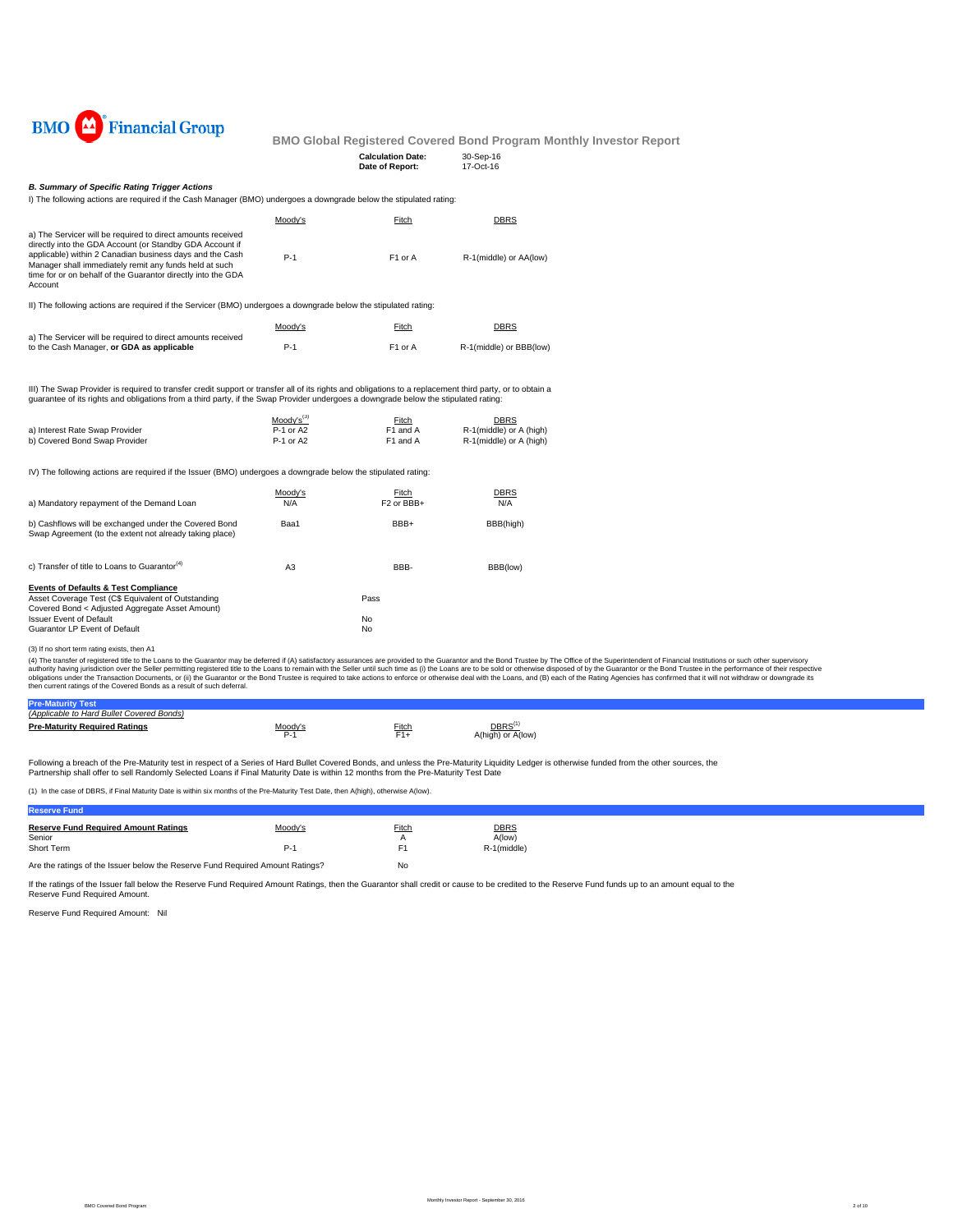

|                                                                                                                                                                                                                                                                                                                                                                                               |         | <b>Calculation Date:</b><br>Date of Report:       | 30-Sep-16<br>17-Oct-16                          |                |                |  |  |
|-----------------------------------------------------------------------------------------------------------------------------------------------------------------------------------------------------------------------------------------------------------------------------------------------------------------------------------------------------------------------------------------------|---------|---------------------------------------------------|-------------------------------------------------|----------------|----------------|--|--|
| <b>Asset Coverage Test</b>                                                                                                                                                                                                                                                                                                                                                                    |         |                                                   |                                                 |                |                |  |  |
| <b>C\$ Equivalent of Outstanding Covered Bonds</b>                                                                                                                                                                                                                                                                                                                                            |         | 14,425,705,400                                    |                                                 |                |                |  |  |
| $A^{(1)}$ = Lesser of (i) Sum of LTV adjusted outstanding principal balance and (ii)<br>Sum of Asset percentage adjusted outstanding principal balance                                                                                                                                                                                                                                        | \$      | 19,239,821,077                                    |                                                 | A(i)           | 20,577,348,745 |  |  |
| $B =$ Principal receipts not applied                                                                                                                                                                                                                                                                                                                                                          |         |                                                   |                                                 | A (ii)         | 19,239,821,077 |  |  |
| $C =$ Cash capital contributions<br>$D =$ Substitution assets<br>$E = (i)$ Reserve fund balance<br>(ii) Pre - Maturity liquidity ledger balance<br>$F =$ Negative carry factor calculation<br>Total: $A + B + C + D + E - F$                                                                                                                                                                  |         | 19,239,821,077                                    | Asset Percentage<br>Maximum Asset<br>Percentage | 93.5%<br>95.0% |                |  |  |
| <b>Asset Coverage Test Pass/Fail</b><br>(1) Market Value as determined by adjusting, not less than quarterly, the Original Market Value utilizing the Indexation Methodology (see Appendix for details) for subsequent price developments.                                                                                                                                                    |         | Pass                                              |                                                 |                |                |  |  |
| <b>Valuation Calculation</b>                                                                                                                                                                                                                                                                                                                                                                  |         |                                                   |                                                 |                |                |  |  |
| <b>Trading Value of Covered Bonds</b>                                                                                                                                                                                                                                                                                                                                                         | \$      | 14,718,283,012                                    |                                                 |                |                |  |  |
| A = Lesser of i) Present value of outstanding loan balance of Performing Eligible<br>Loans <sup>(1)</sup> and ii) 80% of Market Value <sup>(2)</sup> of properties securing Performing Eligible<br>Loans, net of adjustments                                                                                                                                                                  |         | 20,649,288,489                                    |                                                 | A(i)           | 20,649,288,489 |  |  |
| $B =$ Principal receipts up to calculation date not otherwise applied<br>$C = Cash$ capital contributions<br>D = Trading Value of any Substitute Assets<br>$E =$ (i) Reserve Fund Balance, if applicable<br>(ii) Pre - Maturity liquidity ledger balance<br>F = Trading Value of Swap Collateral                                                                                              |         |                                                   |                                                 | A (ii)         | 35,435,709,440 |  |  |
| Total: $A + B + C + D + E + F$                                                                                                                                                                                                                                                                                                                                                                | s       | 20,649,288,489                                    |                                                 |                |                |  |  |
| (1) Present value of expected future cash flows of Loans using current market interest rates offered to BMO clients. The effective weighted average rate used for discounting is 2.52%.<br>(2) Market Value as determined by adjusting, not less than quarterly, the Original Market Value utilizing the Indexation Methodology (see Appendix for details) for subsequent price developments. |         |                                                   |                                                 |                |                |  |  |
| <b>Intercompany Loan Balance</b>                                                                                                                                                                                                                                                                                                                                                              |         |                                                   |                                                 |                |                |  |  |
| Guarantee Loan<br>Demand Loan<br>Total                                                                                                                                                                                                                                                                                                                                                        | S<br>s. | 15,440,527,023<br>5,424,601,434<br>20.865.128.457 |                                                 |                |                |  |  |

|                          | 5,424,601,434<br>20,865,128,457                                 |
|--------------------------|-----------------------------------------------------------------|
|                          |                                                                 |
| <b>Write Off Amounts</b> | Loss Percentage (Annualized)                                    |
| \$0                      | 0.00%                                                           |
|                          |                                                                 |
| <b>Current Month</b>     | Previous Month                                                  |
|                          |                                                                 |
| 861,528,883              | 850,515,850                                                     |
|                          |                                                                 |
| 43,030,008               | 45,989,925                                                      |
| 6,062,869                | 3,053,724                                                       |
|                          |                                                                 |
| 2,184,000,000            |                                                                 |
|                          | ٠                                                               |
|                          |                                                                 |
|                          |                                                                 |
| (28, 712, 682)           | (25, 837, 869)                                                  |
|                          | (850, 515, 850)                                                 |
|                          |                                                                 |
|                          |                                                                 |
|                          | (86)                                                            |
|                          | (10, 354)                                                       |
| 23,716,667               | 23,195,341                                                      |
|                          |                                                                 |
|                          | $(861, 528, 883)$ <sup>(1)</sup><br>(2, 180, 663, 225)<br>(304) |

 $<sup>(1)</sup>$  Includes cash settlement of \$861,528,883 to occur on October 19, 2016</sup>

| <b>Cover Pool - Summary Statistics</b>       |                         |               |
|----------------------------------------------|-------------------------|---------------|
| Asset Type                                   | Mortgages               |               |
| Previous Month Ending Balance                | 19,451,375,694          |               |
| Aggregate Outstanding Balance                | \$<br>20.593.306.810    |               |
| Number of Loans                              | 83.328                  |               |
| Average Loan Size                            | \$<br>247.135           |               |
| Number of Primary Borrowers                  | 81.875                  |               |
| Number of Properties                         | 83.328                  |               |
|                                              | Original <sup>(1)</sup> | Indexed $(2)$ |
| Weighted Average Current Loan to Value (LTV) | 63.15%                  | 53.69%        |
| Weighted Average Authorized LTV              | 69.49%                  | 58.86%        |
| Weighted Average Original LTV                | 69.49%                  |               |
| Weighted Average Seasoning                   | 20.96 (Months)          |               |
| Weighted Average Coupon                      | 2.60%                   |               |
| Weighted Average Original Term               | 52.15 (Months)          |               |
| Weighted Average Remaining Term              | 31.19 (Months)          |               |
| <b>Substitution Assets</b>                   | Nil                     |               |

<sup>(t)</sup> Value as most recently determined or assessed in accordance with the underwriting policies (whether upon origination or renewal of the Eligible Loan or subsequently thereto).<br><sup>(2)</sup> Value as determined by adjusting, n

BMO Covered Bond Program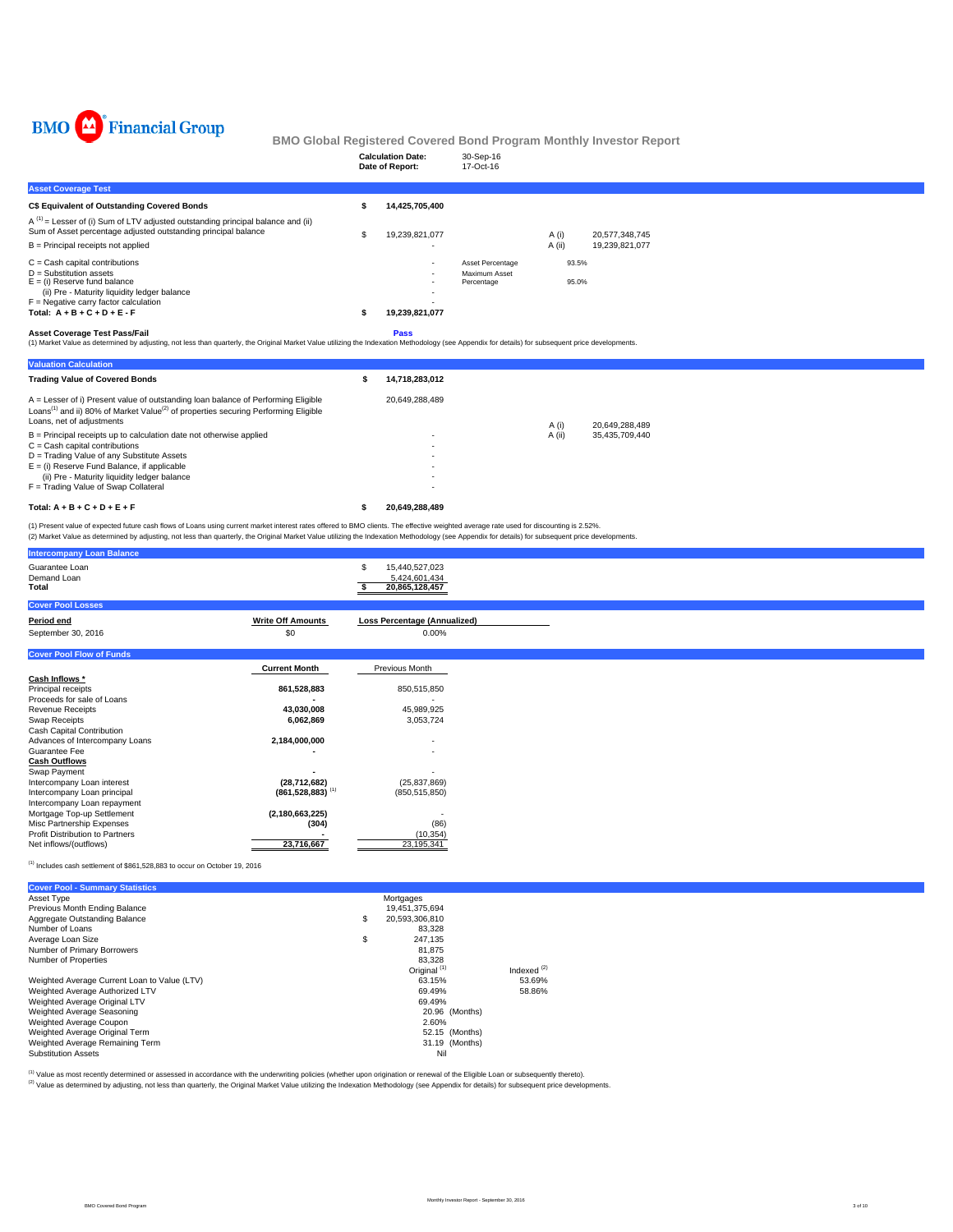

|                                                                      | <b>Calculation Date:</b><br>Date of Report: | 30-Sep-16<br>17-Oct-16 |                                                     |                     |  |
|----------------------------------------------------------------------|---------------------------------------------|------------------------|-----------------------------------------------------|---------------------|--|
| <b>Cover Pool - Delinquency Distribution</b>                         |                                             |                        |                                                     |                     |  |
| <b>Aging Summary</b>                                                 | Number of Loans                             | Percentage             | <b>Principal Balance</b>                            | Percentage          |  |
| Current and less than 30 days past due                               | 83,167                                      | 99.81                  | \$<br>20,559,919,470                                | 99.84               |  |
| 30 - 59 days past due                                                | 12                                          | 0.01                   | \$<br>2,407,251                                     | 0.01                |  |
| 60 - 89 days past due                                                | 62                                          | 0.07                   | \$<br>15,022,024                                    | 0.07                |  |
| 90 or more days past due                                             | 87                                          | 0.10                   | \$<br>15,958,064                                    | 0.08                |  |
| <b>Grand Total</b>                                                   | 83,328                                      | 100.00                 | 20,593,306,810<br>\$                                | 100.00              |  |
| <b>Cover Pool - Provincial Distribution</b>                          |                                             |                        |                                                     |                     |  |
|                                                                      |                                             |                        |                                                     |                     |  |
| <b>Province</b><br>Alberta                                           | Number of Loans<br>10,235                   | Percentage<br>12.28    | <b>Principal Balance</b><br>2,547,561,502<br>\$     | Percentage<br>12.37 |  |
| <b>British Columbia</b>                                              | 11,770                                      | 14.12                  | \$<br>3,831,289,226                                 | 18.60               |  |
| Manitoba                                                             | 1,191                                       | 1.43                   | \$<br>210,676,585                                   | 1.02                |  |
| New Brunswick                                                        | 1,366                                       | 1.64                   | \$<br>174,395,574                                   | 0.85                |  |
| Newfoundland                                                         | 2,298                                       | 2.76                   | \$<br>395,871,223                                   | 1.92                |  |
| Northwest Territories & Nunavut                                      |                                             |                        | \$                                                  |                     |  |
| Nova Scotia                                                          | 2,702                                       | 3.24                   | \$<br>482,039,547                                   | 2.34                |  |
| Ontario                                                              | 37,214                                      | 44.66                  | \$<br>9,752,394,591                                 | 47.36               |  |
| Prince Edward Island                                                 | 464                                         | 0.56                   | \$<br>64,645,775                                    | 0.31                |  |
| Quebec                                                               | 14,120                                      | 16.95                  | \$<br>2,742,340,270                                 | 13.32               |  |
| Saskatchewan                                                         | 1,968                                       | 2.36                   | \$<br>392,092,516                                   | 1.90                |  |
| <b>Yukon Territories</b>                                             |                                             |                        |                                                     |                     |  |
| <b>Grand Total</b>                                                   | 83,328                                      | 100.00                 | \$<br>20,593,306,810                                | 100.00              |  |
|                                                                      |                                             |                        |                                                     |                     |  |
| <b>Cover Pool - Credit Score Distribution</b><br><b>Credit Score</b> | Number of Loans                             | Percentage             | <b>Principal Balance</b>                            | Percentage          |  |
| Less than 600 or Unavailable                                         | 4,173                                       | 5.01                   | 954,668,452<br>\$                                   | 4.64                |  |
| $600 - 650$                                                          | 4,949                                       | 5.94                   | \$<br>1,261,658,944                                 | 6.13                |  |
| 651 - 700                                                            | 11,753                                      | 14.10                  | \$<br>3,099,226,527                                 | 15.05               |  |
| 701 - 750                                                            | 21,507                                      | 25.81                  | \$<br>5,688,792,513                                 | 27.62               |  |
| 751 - 800                                                            | 30,515                                      | 36.62                  | \$<br>7,539,251,159                                 | 36.61               |  |
| 801 and Above                                                        | 10,431                                      | 12.52                  | 2,049,709,215<br>S                                  | 9.95                |  |
|                                                                      |                                             |                        |                                                     |                     |  |
| <b>Grand Total</b>                                                   | 83,328                                      | 100.00                 | $\overline{\bullet}$<br>20,593,306,810              | 100.00              |  |
|                                                                      |                                             |                        |                                                     |                     |  |
| <b>Cover Pool - Rate Type Distribution</b>                           |                                             |                        |                                                     |                     |  |
| <b>Rate Type</b>                                                     | Number of Loans                             | Percentage             | <b>Principal Balance</b>                            | Percentage          |  |
| Fixed                                                                | 64,136                                      | 76.97                  | 15, 161, 476, 322<br>\$                             | 73.62               |  |
| Variable                                                             | 19,192                                      | 23.03                  | 5,431,830,488<br>\$                                 | 26.38               |  |
| <b>Grand Total</b>                                                   | 83,328                                      | 100.00                 | 20,593,306,810<br>\$                                | 100.00              |  |
| <b>Cover Pool - Mortgage Asset Type Distribution</b>                 |                                             |                        |                                                     |                     |  |
|                                                                      |                                             |                        |                                                     |                     |  |
| <b>Mortgage Asset Type</b>                                           | Number of Loans                             | Percentage             | <b>Principal Balance</b>                            | Percentage          |  |
| <b>Conventional Amortizing Mortgages</b><br><b>Grand Total</b>       | 83,328<br>83,328                            | 100.00<br>100.00       | $\sqrt{3}$<br>20,593,306,810<br>s<br>20,593,306,810 | 100.00<br>100.00    |  |
|                                                                      |                                             |                        |                                                     |                     |  |
| <b>Cover Pool - Occupancy Type Distribution</b>                      |                                             |                        |                                                     |                     |  |
|                                                                      |                                             |                        |                                                     |                     |  |
| <b>Occupancy Type</b>                                                | Number of Loans                             | Percentage             | <b>Principal Balance</b>                            | Percentage          |  |
| Owner Occupied                                                       | 59,852                                      | 71.83                  | \$<br>15,575,972,605                                | 75.64               |  |
| Non-Owner Occupied<br><b>Grand Total</b>                             | 23,476<br>83,328                            | 28.17<br>100.00        | - \$<br>5,017,334,205<br>\$<br>20,593,306,810       | 24.36<br>100.00     |  |
|                                                                      |                                             |                        |                                                     |                     |  |
| <b>Cover Pool - Mortgage Rate Distribution</b>                       |                                             |                        |                                                     |                     |  |
| Mortgage Rate (%)                                                    | Number of Loans                             | Percentage             | <b>Principal Balance</b>                            | Percentage          |  |
| Less than 1.00                                                       |                                             |                        | \$                                                  |                     |  |
| $1.00 - 3.99$                                                        | 83,034                                      | 99.65                  | \$<br>20,543,609,549                                | 99.76               |  |
| $4.00 - 4.49$                                                        | 168                                         | 0.20                   | \$<br>29,210,853                                    | 0.14                |  |
| $4.50 - 4.99$                                                        | 80                                          | 0.10                   | \$<br>13,499,538                                    | 0.07                |  |
| $5.00 - 5.49$                                                        | 35                                          | 0.04                   | \$<br>5,515,834                                     | 0.03                |  |
| $5.50 - 5.99$                                                        | 6                                           | 0.01                   | \$<br>656.678                                       | 0.00                |  |
| $6.00 - 6.49$                                                        | 5                                           | 0.01                   | \$<br>814,358                                       | 0.00                |  |
| $6.50 - 6.99$                                                        |                                             |                        | \$.                                                 |                     |  |
| $7.00 - 7.49$                                                        |                                             |                        | \$                                                  |                     |  |
| $7.50 - 7.99$                                                        |                                             |                        | \$                                                  |                     |  |
| 8.00 and Above<br><b>Grand Total</b>                                 | 83,328                                      | 100.00                 | Ŝ.<br>20,593,306,810<br>\$                          | 100.00              |  |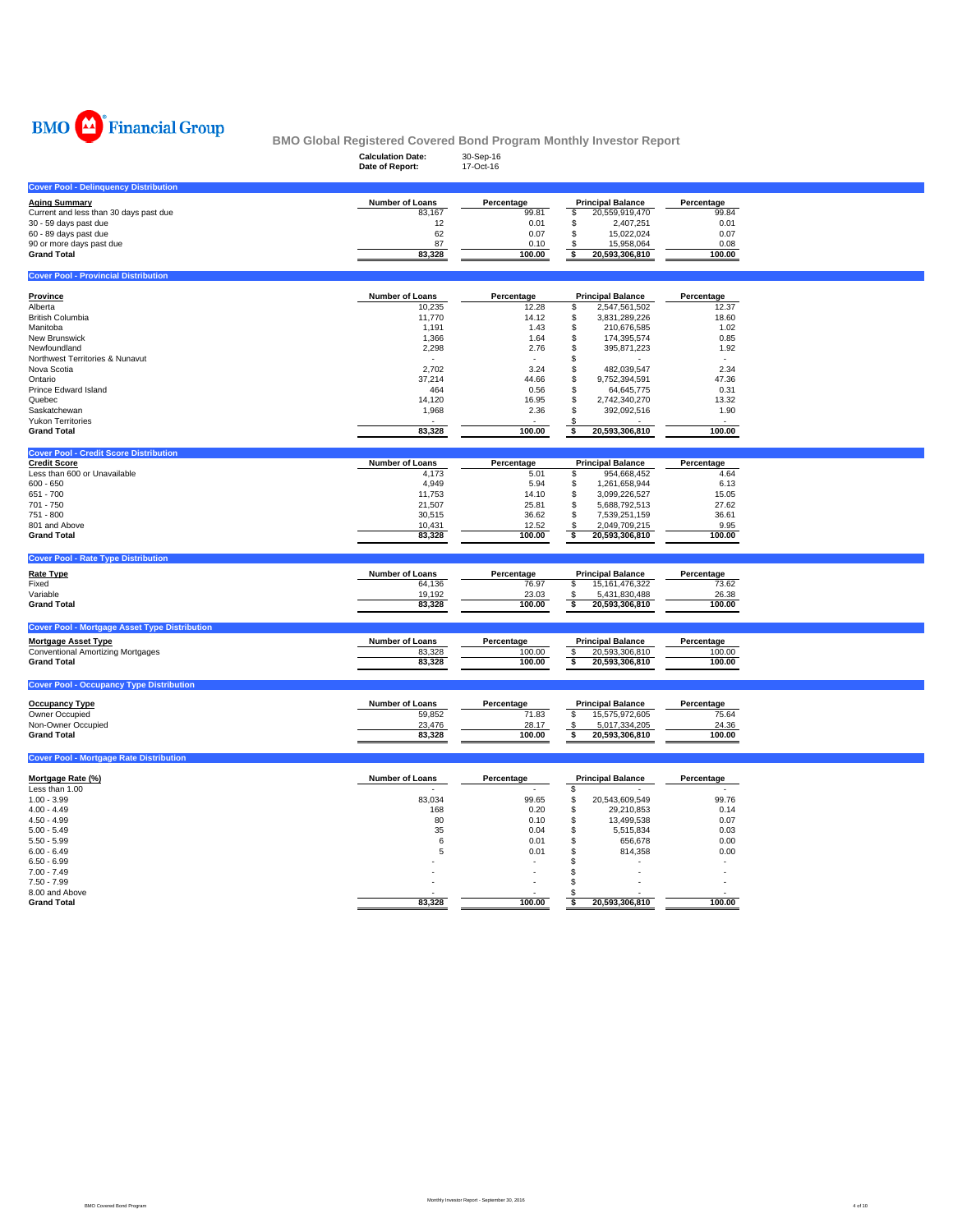

|                                           | <b>Calculation Date:</b><br>Date of Report: | 30-Sep-16<br>17-Oct-16 |     |                          |            |  |  |  |  |  |  |  |  |
|-------------------------------------------|---------------------------------------------|------------------------|-----|--------------------------|------------|--|--|--|--|--|--|--|--|
| Cover Pool - Indexed LTV Distribution (1) |                                             |                        |     |                          |            |  |  |  |  |  |  |  |  |
| Indexed LTV (%)                           | <b>Number of Loans</b>                      | Percentage             |     | <b>Principal Balance</b> | Percentage |  |  |  |  |  |  |  |  |
| 20.00 and Below                           | 6,815                                       | 8.18                   |     | 575,489,127              | 2.79       |  |  |  |  |  |  |  |  |
| $20.01 - 25.00$                           | 3,205                                       | 3.85                   |     | 471,884,365              | 2.29       |  |  |  |  |  |  |  |  |
| 25.01 - 30.00                             | 3,618                                       | 4.34                   |     | 621,798,662              | 3.02       |  |  |  |  |  |  |  |  |
| $30.01 - 35.00$                           | 4,117                                       | 4.94                   |     | 888,471,637              | 4.31       |  |  |  |  |  |  |  |  |
| $35.01 - 40.00$                           | 4,924                                       | 5.91                   | S   | 1,204,771,231            | 5.85       |  |  |  |  |  |  |  |  |
| $40.01 - 45.00$                           | 6,547                                       | 7.86                   | S   | 1,809,579,003            | 8.79       |  |  |  |  |  |  |  |  |
| $45.01 - 50.00$                           | 8,154                                       | 9.79                   | S   | 2,233,168,870            | 10.84      |  |  |  |  |  |  |  |  |
| $50.01 - 55.00$                           | 9.106                                       | 10.93                  |     | 2.421.610.329            | 11.76      |  |  |  |  |  |  |  |  |
| $55.01 - 60.00$                           | 9,843                                       | 11.81                  | эs. | 2,523,165,324            | 12.25      |  |  |  |  |  |  |  |  |
| $60.01 - 65.00$                           | 8,578                                       | 10.29                  | S   | 2,377,288,317            | 11.54      |  |  |  |  |  |  |  |  |
| 65.01 - 70.00                             | 7,842                                       | 9.41                   | S   | 2,282,266,406            | 11.08      |  |  |  |  |  |  |  |  |
| 70.01 - 75.00                             | 6,448                                       | 7.74                   |     | 1,859,920,621            | 9.03       |  |  |  |  |  |  |  |  |
| 75.01 - 80.00                             | 4,131                                       | 4.96                   |     | 1,323,892,918            | 6.43       |  |  |  |  |  |  |  |  |
| 80.01 and Above                           |                                             |                        |     |                          |            |  |  |  |  |  |  |  |  |
| <b>Grand Total</b>                        | 83,328                                      | 100.00                 |     | 20,593,306,810           | 100.00     |  |  |  |  |  |  |  |  |

<sup>(1)</sup> Value as determined by adjusting, not less than quarterly, the Original Market Value utilizing the Indexation Methodology (see Appendix for details) for subsequent price developments.

## **Cover Pool - Remaining Term Distribution**

| <b>Months to Maturity</b> | <b>Number of Loans</b> | Percentage |     | <b>Principal Balance</b> | Percentage |  |  |
|---------------------------|------------------------|------------|-----|--------------------------|------------|--|--|
| Less than 12              | 16,653                 | 19.98      | э   | 3,476,821,666            | 16.88      |  |  |
| $12 - 17$                 | 11,830                 | 14.20      | ъ   | 2,593,593,587            | 12.59      |  |  |
| $18 - 24$                 | 10.274                 | 12.33      | S   | 2,711,308,900            | 13.17      |  |  |
| $25 - 30$                 | 4.378                  | 5.25       | ъ   | 1,169,451,692            | 5.68       |  |  |
| $31 - 36$                 | 7,342                  | 8.81       | Ф   | 1,982,163,825            | 9.63       |  |  |
| $37 - 42$                 | 7,293                  | 8.75       | э   | 1.799.622.037            | 8.74       |  |  |
| $43 - 48$                 | 9,075                  | 10.89      |     | 2,516,242,146            | 12.22      |  |  |
| $49 - 54$                 | 7.904                  | 9.49       | \$. | 2,087,686,086            | 10.14      |  |  |
| $55 - 60$                 | 8.503                  | 10.20      | S   | 2,237,603,055            | 10.87      |  |  |
| $61 - 63$                 |                        | 0.00       | э   | 1,119,862                | 0.01       |  |  |
| 72 and Above              | 74                     | 0.09       |     | 17,693,954               | 0.09       |  |  |
| <b>Grand Total</b>        | 83.328                 | 100.00     |     | 20.593.306.810           | 100.00     |  |  |

#### **Cover Pool - Remaining Principal Balance Distribution**

| <b>Remaining Principal Balance (C\$)</b> | <b>Number of Loans</b> | Percentage |   | <b>Principal Balance</b> | Percentage |  |  |
|------------------------------------------|------------------------|------------|---|--------------------------|------------|--|--|
| 99,999 and Below                         | 14.054                 | 16.87      |   | 917.316.357              | 4.45       |  |  |
| 100.000 - 199.999                        | 27.493                 | 32.99      |   | 4.147.156.586            | 20.14      |  |  |
| 200.000 - 299.999                        | 20,345                 | 24.42      |   | 4.990.989.612            | 24.24      |  |  |
| 300.000 - 399.999                        | 10,276                 | 12.33      |   | 3.536.929.900            | 17.18      |  |  |
| 400.000 - 499.999                        | 4.971                  | 5.97       | ь | 2.216.091.897            | 10.76      |  |  |
| 500.000 - 599.999                        | 2.381                  | 2.86       |   | 1.298.177.276            | 6.30       |  |  |
| 600.000 - 699.999                        | 1,213                  | 1.46       |   | 784.718.344              | 3.81       |  |  |
| 700.000 - 799.999                        | 742                    | 0.89       |   | 554.484.134              | 2.69       |  |  |
| 800.000 - 899.999                        | 466                    | 0.56       |   | 395.175.197              | 1.92       |  |  |
| 900.000 - 999.999                        | 339                    | 0.41       |   | 322.110.864              | 1.56       |  |  |
| 1.000.000 - 1.499.999                    | 774                    | 0.93       |   | 927.553.334              | 4.50       |  |  |
| 1.500.000 - 2.000.000                    | 212                    | 0.25       |   | 358.976.756              | 1.74       |  |  |
| 2.000.000 - 3.000.000                    | 62                     | 0.07       |   | 143.626.553              | 0.70       |  |  |
| 3,000,000 and Above                      |                        |            |   |                          |            |  |  |
|                                          | 83,328                 | 100.00     |   | 20.593.306.810           | 100.00     |  |  |

| <b>Cover Pool - Property Type Distribution</b> |                 |            |  |                          |            |  |  |  |  |  |  |  |  |
|------------------------------------------------|-----------------|------------|--|--------------------------|------------|--|--|--|--|--|--|--|--|
| <b>Property Type</b>                           | Number of Loans | Percentage |  | <b>Principal Balance</b> | Percentage |  |  |  |  |  |  |  |  |
| Condominium                                    | 18.009          | 21.61      |  | 3.490.166.423            | 16.95      |  |  |  |  |  |  |  |  |
| Multi-Residential                              | 4.910           | 5.89       |  | 1.194.904.004            | 5.80       |  |  |  |  |  |  |  |  |
| Single Family                                  | 54.518          | 65.43      |  | 14.531.423.284           | 70.56      |  |  |  |  |  |  |  |  |
| Townhouse                                      | 5.891           | 7.07       |  | 1.376.813.099            | 6.69       |  |  |  |  |  |  |  |  |
| <b>Grand Total</b>                             | 83.328          | 100.00     |  | 20.593.306.810           | 100.00     |  |  |  |  |  |  |  |  |

*Note: Percentages and totals in the above tables may not add exactly due to rounding.*

## **Cover Pool - Indexed LTV and Delinquency Distribution by Provin**

|          |                 | <b>Aging Summary</b>                                |               |                           |         |                           |           |  |                             |  |               |  |  |
|----------|-----------------|-----------------------------------------------------|---------------|---------------------------|---------|---------------------------|-----------|--|-----------------------------|--|---------------|--|--|
| Province | Indexed LTV (%) | <b>Current and</b><br>less than 30<br>days past due |               | 30 to 59<br>days past due |         | 60 to 89<br>days past due |           |  | 90 or more<br>days past due |  | Total         |  |  |
| Alberta  | 20.00 and Below |                                                     | 45.435.061    |                           |         |                           |           |  |                             |  | 45,435,061    |  |  |
|          | $20.01 - 25$    |                                                     | 34.731.335    |                           |         |                           |           |  |                             |  | 34.731.335    |  |  |
|          | $25.01 - 30$    |                                                     | 56.866.603    |                           |         |                           |           |  | 619,972                     |  | 57.486.575    |  |  |
|          | $30.01 - 35$    |                                                     | 65.847.600    |                           |         |                           |           |  | 236,322                     |  | 66,083,922    |  |  |
|          | $35.01 - 40$    |                                                     | 84.557.241    |                           |         |                           |           |  |                             |  | 84.557.241    |  |  |
|          | $40.01 - 45$    |                                                     | 109.693.543   |                           |         |                           |           |  | ٠                           |  | 109,693,543   |  |  |
|          | $45.01 - 50$    |                                                     | 162.636.082   |                           |         |                           | 490.447   |  |                             |  | 163,126,528   |  |  |
|          | $50.01 - 55$    |                                                     | 197.550.218   |                           |         |                           | 298,558   |  | 237.028                     |  | 198,085,803   |  |  |
|          | $55.01 - 60$    |                                                     | 289.317.966   |                           |         |                           |           |  |                             |  | 289.317.966   |  |  |
|          | $60.01 - 65$    |                                                     | 408,981,864   |                           |         |                           |           |  | 546,007                     |  | 409,527,871   |  |  |
|          | $65.01 - 70$    |                                                     | 342,062,058   |                           |         |                           | 214,552   |  |                             |  | 342,276,610   |  |  |
|          | $70.01 - 75$    |                                                     | 276.171.913   |                           | 414.843 |                           | 330.523   |  | 185.540                     |  | 277.102.819   |  |  |
|          | $75.01 - 80$    |                                                     | 470.136.228   |                           |         |                           |           |  |                             |  | 470.136.228   |  |  |
|          | 80.01 and Above |                                                     |               |                           |         |                           |           |  |                             |  |               |  |  |
|          |                 |                                                     | 2,543,987,712 |                           | 414,843 |                           | 1,334,079 |  | 1,824,869                   |  | 2,547,561,502 |  |  |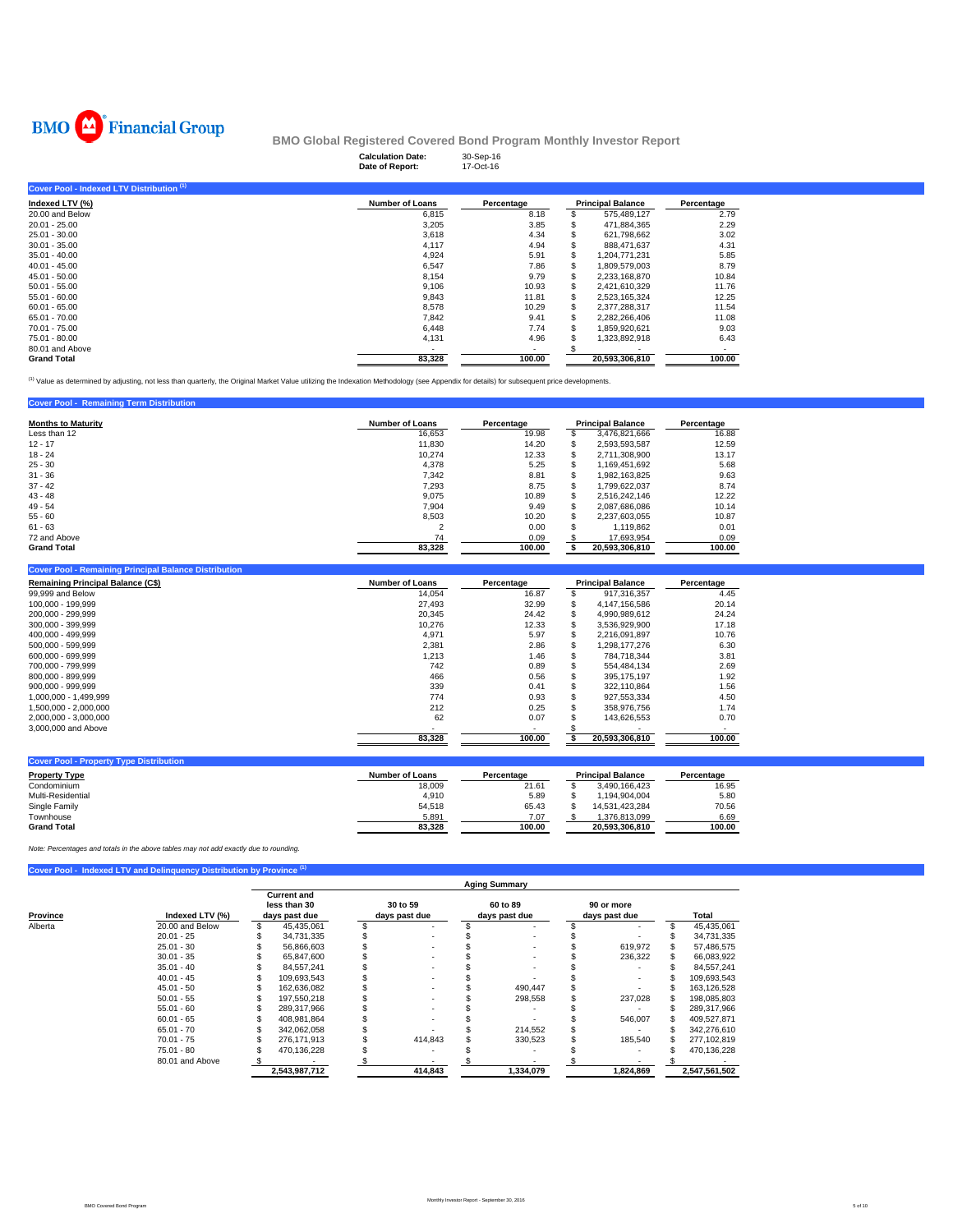

**Calculation Date:** 30-Sep-16 **Date of Report:** 17-Oct-16

|                          |                                    | <b>Aging Summary</b>                |               |                          |                                |                                        |  |  |  |  |  |  |
|--------------------------|------------------------------------|-------------------------------------|---------------|--------------------------|--------------------------------|----------------------------------------|--|--|--|--|--|--|
|                          |                                    | <b>Current and</b><br>less than 30  | 30 to 59      | 60 to 89                 | 90 or more                     |                                        |  |  |  |  |  |  |
| Province                 | Indexed LTV (%)                    | days past due                       | days past due | days past due            | days past due                  | Total                                  |  |  |  |  |  |  |
| <b>British Columbia</b>  | 20.00 and Below                    | \$<br>197,639,366                   | \$            | \$                       | \$<br>69,771                   | \$<br>197,709,137                      |  |  |  |  |  |  |
|                          | $20.01 - 25$                       | \$<br>168,043,319                   | \$            | \$<br>58,388             | \$                             | \$<br>168, 101, 707                    |  |  |  |  |  |  |
|                          | $25.01 - 30$                       | \$<br>202,557,274                   | \$            | \$<br>1,134,945          | \$                             | \$<br>203,692,219                      |  |  |  |  |  |  |
|                          | $30.01 - 35$<br>$35.01 - 40$       | \$<br>338,546,404<br>\$             | \$            | \$<br>\$                 | \$                             | \$<br>338,546,404                      |  |  |  |  |  |  |
|                          | $40.01 - 45$                       | 441,676,605<br>\$<br>693,289,610    | \$<br>\$      | 562,983<br>\$<br>631,526 | \$<br>345,730<br>\$<br>370,877 | \$<br>442,585,317<br>\$<br>694,292,013 |  |  |  |  |  |  |
|                          | $45.01 - 50$                       | \$<br>533,336,480                   | \$<br>213,995 | \$                       | \$<br>1,154,218                | \$<br>534,704,693                      |  |  |  |  |  |  |
|                          | $50.01 - 55$                       | \$<br>382,550,411                   | \$            | \$                       | \$                             | \$<br>382,550,411                      |  |  |  |  |  |  |
|                          | $55.01 - 60$                       | \$<br>277,461,354                   | \$            | \$                       | \$<br>260,863                  | \$<br>277,722,218                      |  |  |  |  |  |  |
|                          | $60.01 - 65$                       | \$<br>222,193,935                   | \$            | \$                       | \$                             | \$<br>222,193,935                      |  |  |  |  |  |  |
|                          | $65.01 - 70$                       | \$<br>145,092,858                   | \$            | S                        | \$                             | \$<br>145,092,858                      |  |  |  |  |  |  |
|                          | $70.01 - 75$                       | \$<br>131,889,375                   | \$            | \$                       | \$                             | \$<br>131,889,375                      |  |  |  |  |  |  |
|                          | 75.01 - 80                         | \$<br>92,208,940                    | \$            | \$                       | \$                             | \$<br>92,208,940                       |  |  |  |  |  |  |
|                          | 80.01 and Above                    | \$<br>3,826,485,929                 | \$<br>213,995 | \$<br>2,387,842          | \$<br>2,201,460                | \$<br>3,831,289,226                    |  |  |  |  |  |  |
|                          |                                    |                                     |               |                          |                                |                                        |  |  |  |  |  |  |
|                          |                                    | <b>Current and</b>                  |               | Aging Summary            |                                |                                        |  |  |  |  |  |  |
|                          |                                    | less than 30                        | 30 to 59      | 60 to 89                 | 90 or more                     |                                        |  |  |  |  |  |  |
| Province                 | Indexed LTV (%)                    | days past due                       | days past due | days past due            | days past due                  | <b>Total</b>                           |  |  |  |  |  |  |
| Manitoba                 | 20.00 and Below                    | \$<br>3,874,570                     | \$            | \$                       | \$                             | \$<br>3,874,570                        |  |  |  |  |  |  |
|                          | $20.01 - 25$                       | \$<br>2,875,943                     | \$            | \$                       | \$                             | \$<br>2,875,943                        |  |  |  |  |  |  |
|                          | $25.01 - 30$                       | \$<br>3,558,774<br>\$               | \$<br>\$      | \$                       | \$<br>\$                       | \$<br>3,558,774                        |  |  |  |  |  |  |
|                          | $30.01 - 35$<br>$35.01 - 40$       | 5,192,602<br>\$<br>5,907,124        | \$            | \$<br>\$                 | \$<br>216,106                  | \$<br>5,192,602<br>\$<br>6,123,231     |  |  |  |  |  |  |
|                          | $40.01 - 45$                       | \$<br>10.097.518                    | \$            | \$                       | \$                             | S<br>10,097,518                        |  |  |  |  |  |  |
|                          | $45.01 - 50$                       | \$<br>11,164,207                    | \$            | 106,804<br>\$            | \$                             | \$<br>11,271,011                       |  |  |  |  |  |  |
|                          | $50.01 - 55$                       | \$<br>19,395,082                    | \$            | \$                       | \$                             | \$<br>19,395,082                       |  |  |  |  |  |  |
|                          | $55.01 - 60$                       | \$<br>32,658,411                    | \$            | \$                       | \$                             | \$<br>32,658,411                       |  |  |  |  |  |  |
|                          | $60.01 - 65$                       | \$<br>22,666,386                    | \$            | \$                       | \$                             | \$<br>22,666,386                       |  |  |  |  |  |  |
|                          | $65.01 - 70$                       | \$<br>30,180,834                    | \$            | \$                       | \$                             | S<br>30,180,834                        |  |  |  |  |  |  |
|                          | $70.01 - 75$                       | \$<br>41,459,321                    | \$            | \$                       | \$                             | \$<br>41,459,321                       |  |  |  |  |  |  |
|                          | 75.01 - 80                         | \$<br>21,322,901                    | \$            | \$                       | \$                             | S<br>21,322,901                        |  |  |  |  |  |  |
|                          | 80.01 and Above                    | \$<br>210,353,674                   | \$<br>$\sim$  | \$<br>106,804            | \$<br>216,106                  | S<br>210,676,585                       |  |  |  |  |  |  |
|                          |                                    |                                     |               |                          |                                |                                        |  |  |  |  |  |  |
|                          |                                    | <b>Current and</b>                  |               | <b>Aging Summary</b>     |                                |                                        |  |  |  |  |  |  |
|                          |                                    | less than 30                        | 30 to 59      | 60 to 89                 | 90 or more                     |                                        |  |  |  |  |  |  |
| <b>Province</b>          |                                    |                                     |               | days past due            | days past due                  | Total                                  |  |  |  |  |  |  |
|                          | Indexed LTV (%)                    | days past due                       | days past due |                          |                                |                                        |  |  |  |  |  |  |
| New Brunswick            | 20.00 and Below                    | \$<br>3,347,549                     | \$            | \$                       | \$<br>66,170                   | \$<br>3,413,719                        |  |  |  |  |  |  |
|                          | $20.01 - 25$                       | \$<br>3,139,181                     | \$            | \$                       | \$                             | \$<br>3,139,181                        |  |  |  |  |  |  |
|                          | $25.01 - 30$                       | \$<br>3,604,990                     | \$            | \$                       | \$                             | \$<br>3,604,990                        |  |  |  |  |  |  |
|                          | $30.01 - 35$                       | \$<br>4,665,901                     | \$            | \$                       | \$                             | S<br>4,665,901                         |  |  |  |  |  |  |
|                          | $35.01 - 40$                       | \$<br>6,564,383                     | \$            | \$                       | \$                             | \$<br>6,564,383                        |  |  |  |  |  |  |
|                          | $40.01 - 45$                       | \$<br>7,365,324                     | \$            | \$<br>95,238             | \$                             | S<br>7,460,562                         |  |  |  |  |  |  |
|                          | $45.01 - 50$                       | \$<br>17,755,563                    | \$<br>75,800  | \$                       | \$                             | \$<br>17,831,363                       |  |  |  |  |  |  |
|                          | $50.01 - 55$                       | \$<br>31,133,621                    | \$            | \$                       | \$<br>575,752                  | 31,709,373<br>\$                       |  |  |  |  |  |  |
|                          | $55.01 - 60$                       | \$<br>34,926,593                    | \$            | \$                       | \$                             | 34,926,593<br>\$                       |  |  |  |  |  |  |
|                          | $60.01 - 65$                       | \$<br>25,634,370                    | \$            | \$<br>201,854            | \$<br>136,643                  | \$<br>25,972,868                       |  |  |  |  |  |  |
|                          | $65.01 - 70$                       | \$<br>17,128,721                    | \$            | \$                       | \$<br>\$                       | \$<br>17,128,721                       |  |  |  |  |  |  |
|                          | $70.01 - 75$<br>$75.01 - 80$       | \$<br>12,819,406<br>\$<br>5,158,514 | \$<br>\$      | \$<br>\$                 | \$                             | \$<br>12,819,406<br>S<br>5,158,514     |  |  |  |  |  |  |
|                          | 80.01 and Above                    | \$<br>173,244,116                   | \$<br>75,800  | \$<br>297.092            | \$<br>778,565                  | 174,395,574                            |  |  |  |  |  |  |
|                          |                                    |                                     |               | <b>Aging Summary</b>     |                                |                                        |  |  |  |  |  |  |
|                          |                                    | <b>Current and</b>                  |               |                          |                                |                                        |  |  |  |  |  |  |
|                          |                                    | less than 30                        | 30 to 59      | 60 to 89                 | 90 or more                     |                                        |  |  |  |  |  |  |
| Province<br>Newfoundland | Indexed LTV (%)<br>20.00 and Below | days past due                       | days past due | days past due            | days past due                  | Total                                  |  |  |  |  |  |  |
|                          | $20.01 - 25$                       | \$<br>4,343,373<br>\$<br>4,122,269  | \$<br>\$      | \$<br>\$                 | \$<br>\$<br>98,827             | \$<br>4,343,373<br>\$<br>4,221,096     |  |  |  |  |  |  |
|                          | $25.01 - 30$                       | \$<br>5,267,273                     | \$            | \$                       | \$                             | \$<br>5,316,568                        |  |  |  |  |  |  |
|                          | $30.01 - 35$                       | \$<br>8,507,936                     | \$            | \$                       | 49,295<br>\$                   | \$<br>8,507,936                        |  |  |  |  |  |  |
|                          | $35.01 - 40$                       | \$<br>10,665,731                    | \$            | \$                       | \$                             | 10,665,731<br>\$                       |  |  |  |  |  |  |
|                          | $40.01 - 45$                       | \$<br>16,743,312                    | \$            | \$                       | \$                             | 16,743,312<br>\$                       |  |  |  |  |  |  |
|                          | $45.01 - 50$                       | \$<br>27,169,389                    | \$            | \$<br>104,103            | \$                             | 27,273,492<br>\$                       |  |  |  |  |  |  |
|                          | $50.01 - 55$                       | \$<br>58,711,970                    | \$            | \$<br>217,072            | \$<br>123,780                  | 59,052,823<br>\$                       |  |  |  |  |  |  |
|                          | $55.01 - 60$                       | \$<br>89,416,315                    | \$            | \$<br>184,755            | \$<br>307,694                  | 89,908,763<br>\$                       |  |  |  |  |  |  |
|                          | $60.01 - 65$                       | \$<br>74,429,744                    | \$            | \$                       | \$<br>167,634                  | \$<br>74,597,378                       |  |  |  |  |  |  |
|                          | $65.01 - 70$                       | \$<br>48,769,723                    | \$            | \$                       | \$                             | 48,769,723<br>\$                       |  |  |  |  |  |  |
|                          | $70.01 - 75$                       | \$<br>35,697,688                    | \$            | \$                       | \$                             | \$<br>35,697,688                       |  |  |  |  |  |  |
|                          | $75.01 - 80$<br>80.01 and Above    | \$<br>10,773,340<br>\$<br>$\sim$    | \$<br>\$      | \$<br>\$                 | \$<br>\$                       | \$<br>10,773,340<br>\$                 |  |  |  |  |  |  |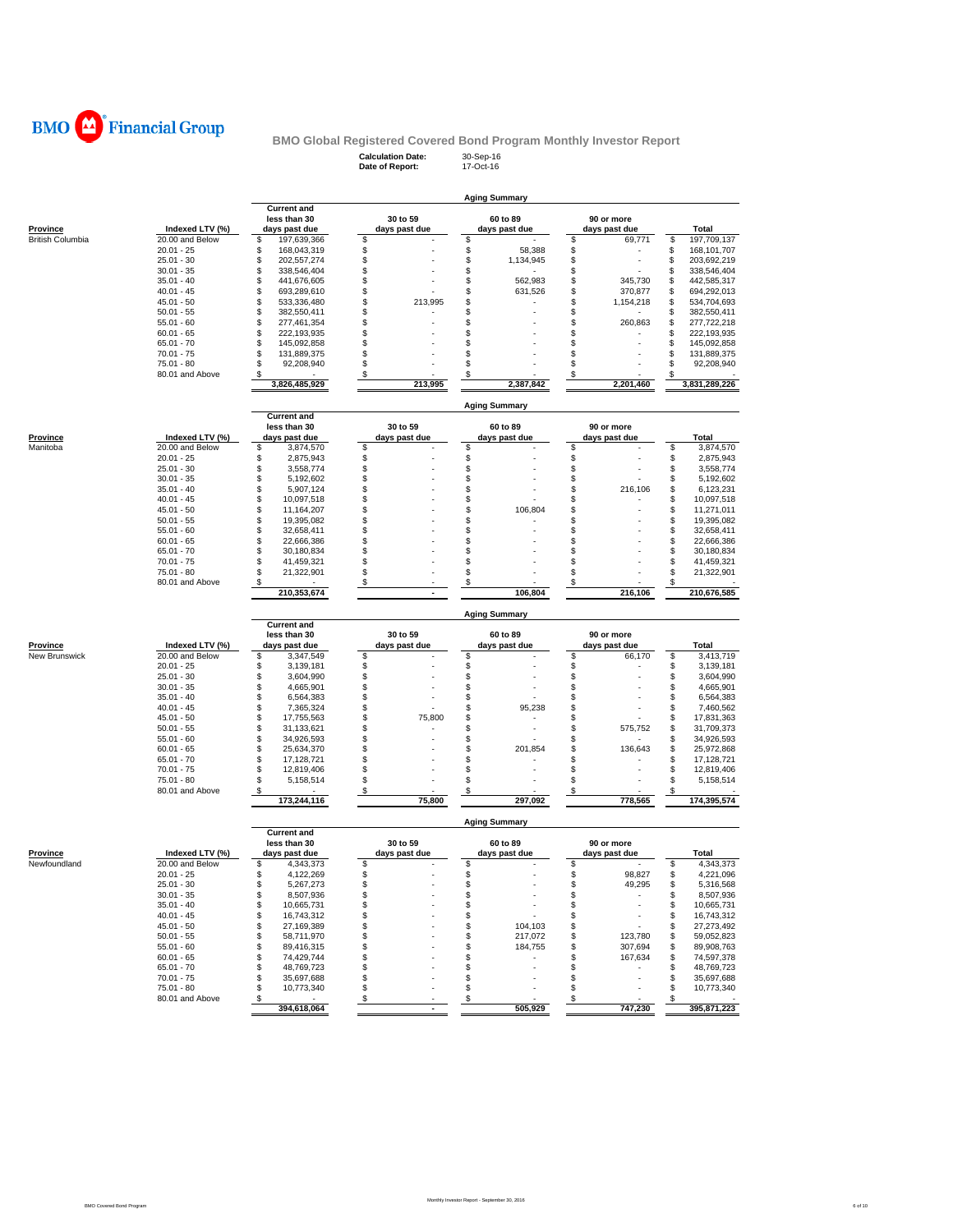

## **Calculation Date:** 30-Sep-16 **BMO Global Registered Covered Bond Program Monthly Investor Report**

|                         |                                    |                                          | Date of Report:                           | 17-Oct-16                              |                                |                                          |
|-------------------------|------------------------------------|------------------------------------------|-------------------------------------------|----------------------------------------|--------------------------------|------------------------------------------|
|                         |                                    |                                          |                                           | <b>Aging Summary</b>                   |                                |                                          |
|                         |                                    | <b>Current and</b>                       |                                           |                                        |                                |                                          |
|                         |                                    | less than 30                             | 30 to 59                                  | 60 to 89                               | 90 or more                     |                                          |
| Province                | Indexed LTV (%)                    | days past due                            | days past due                             | days past due                          | days past due                  | Total                                    |
| Northwest Territories   | 20.00 and Below                    | \$                                       | \$                                        | \$                                     | \$                             | \$                                       |
|                         | $20.01 - 25$<br>$25.01 - 30$       | \$<br>\$                                 | \$<br>\$                                  | \$<br>\$                               | \$<br>\$                       | \$<br>\$                                 |
|                         | $30.01 - 35$                       | \$                                       | \$                                        | \$                                     | \$                             | \$                                       |
|                         | $35.01 - 40$                       | \$                                       | \$                                        | \$                                     | \$                             | \$                                       |
|                         | $40.01 - 45$                       | \$                                       | \$                                        | \$                                     | \$                             | \$                                       |
|                         | $45.01 - 50$                       | \$                                       | \$                                        | S                                      | \$                             | \$                                       |
|                         | $50.01 - 55$                       | \$                                       | \$                                        | \$                                     | \$                             | \$                                       |
|                         | $55.01 - 60$                       | \$                                       | \$                                        | S                                      | \$                             | S                                        |
|                         | $60.01 - 65$                       | \$                                       | \$                                        | \$                                     | \$                             | \$                                       |
|                         | 65.01 - 70                         | \$                                       | \$                                        | \$                                     | \$                             | \$                                       |
|                         | $70.01 - 75$                       | \$                                       | \$                                        | S                                      | \$                             | \$                                       |
|                         | 75.01 - 80<br>80.01 and Above      | \$<br>\$                                 | \$<br>\$                                  | \$<br>\$                               | S<br>\$                        | S<br>\$                                  |
|                         |                                    | \$<br>$\blacksquare$                     | \$<br>$\blacksquare$                      | \$                                     | \$<br>$\blacksquare$           | \$<br>$\sim$                             |
|                         |                                    |                                          |                                           |                                        |                                |                                          |
|                         |                                    |                                          |                                           | <b>Aging Summary</b>                   |                                |                                          |
|                         |                                    | <b>Current and</b>                       |                                           |                                        |                                |                                          |
|                         |                                    | less than 30                             | 30 to 59                                  | 60 to 89                               | 90 or more                     |                                          |
| Province<br>Nova Scotia | Indexed LTV (%)<br>20.00 and Below | days past due<br>\$                      | days past due                             | days past due<br>\$                    | days past due<br>\$            | Total<br>\$<br>4,549,988                 |
|                         | $20.01 - 25$                       | 4,549,988<br>\$<br>7,992,544             | \$<br>\$                                  | \$                                     | \$                             | \$<br>7,992,544                          |
|                         | $25.01 - 30$                       | \$<br>6,037,098                          | \$                                        | \$                                     | \$                             | \$<br>6,037,098                          |
|                         | $30.01 - 35$                       | \$<br>8,812,812                          | \$                                        | S                                      | \$                             | \$<br>8,812,812                          |
|                         | $35.01 - 40$                       | \$<br>12,376,879                         | \$                                        | \$                                     | \$<br>54,958                   | \$<br>12,431,837                         |
|                         | $40.01 - 45$                       | \$<br>19,901,217                         | \$                                        | \$                                     | \$                             | \$<br>19,901,217                         |
|                         | $45.01 - 50$                       | \$<br>28,269,132                         | \$                                        | \$                                     | \$<br>223,385                  | \$<br>28,492,516                         |
|                         | $50.01 - 55$                       | \$<br>43,755,384                         | \$                                        | \$                                     | \$                             | \$<br>43,755,384                         |
|                         | $55.01 - 60$                       | \$<br>65,496,593                         | \$                                        | s                                      | \$<br>35,187                   | \$<br>65,531,780                         |
|                         | $60.01 - 65$                       | \$<br>66,295,390                         | \$                                        | \$                                     | \$                             | \$<br>66,295,390                         |
|                         | $65.01 - 70$                       | \$<br>64,452,156                         | \$                                        | \$                                     | \$                             | \$<br>64,452,156                         |
|                         | $70.01 - 75$                       | \$<br>100,204,334                        | \$                                        | \$                                     | \$                             | \$<br>100,204,334                        |
|                         | 75.01 - 80<br>80.01 and Above      | \$<br>53,582,491                         | \$                                        | \$                                     | \$                             | \$<br>53,582,491                         |
|                         |                                    | \$                                       | \$                                        | \$                                     | \$                             | \$                                       |
|                         |                                    |                                          | $\overline{a}$                            |                                        |                                |                                          |
|                         |                                    | 481,726,018                              |                                           |                                        | 313,530                        | 482,039,547                              |
|                         |                                    |                                          |                                           | <b>Aging Summary</b>                   |                                |                                          |
|                         |                                    | <b>Current and</b>                       |                                           |                                        |                                |                                          |
|                         |                                    | less than 30                             | 30 to 59                                  | 60 to 89                               | 90 or more                     |                                          |
| Province                | Indexed LTV (%)                    | days past due                            | days past due                             | days past due<br>\$                    | days past due                  | Total                                    |
| Nunavut                 | 20.00 and Below<br>$20.01 - 25$    | \$                                       | \$                                        |                                        | \$                             | \$                                       |
|                         | $25.01 - 30$                       | \$<br>\$                                 | \$<br>\$                                  | \$<br>\$                               | \$<br>\$                       | \$<br>\$                                 |
|                         | $30.01 - 35$                       | \$                                       | \$                                        | S                                      | \$                             | \$                                       |
|                         | $35.01 - 40$                       | \$                                       | \$                                        | \$                                     | \$                             | \$                                       |
|                         | $40.01 - 45$                       | \$                                       | \$                                        | S                                      | S                              | S                                        |
|                         | $45.01 - 50$                       | \$                                       | \$                                        | S                                      | S                              | s                                        |
|                         | $50.01 - 55$                       | \$                                       | \$                                        | S                                      | S                              | \$                                       |
|                         | $55.01 - 60$                       | \$                                       | \$                                        | \$                                     | \$                             | \$                                       |
|                         | $60.01 - 65$                       | \$                                       | \$                                        | \$                                     | \$                             | \$                                       |
|                         | $65.01 - 70$                       | \$                                       | \$                                        | \$                                     | \$                             | \$                                       |
|                         | $70.01 - 75$                       | \$                                       | \$                                        | \$                                     | \$                             | \$<br>S                                  |
|                         | 75.01 - 80                         | \$                                       | \$<br>\$                                  | S<br>S                                 | \$                             | S                                        |
|                         | 80.01 and Above                    | \$<br>\$<br>$\mathbf{r}$                 | \$<br>$\overline{a}$                      | \$                                     | \$<br>\$                       | \$                                       |
|                         |                                    |                                          |                                           |                                        |                                |                                          |
|                         |                                    |                                          |                                           | <b>Aging Summary</b>                   |                                |                                          |
|                         |                                    | <b>Current and</b><br>less than 30       | 30 to 59                                  | 60 to 89                               | 90 or more                     |                                          |
| Province                | Indexed LTV (%)                    | days past due                            | days past due                             | days past due                          | days past due                  | Total                                    |
| Ontario                 | 20.00 and Below                    | 261,232,190<br>\$                        | \$<br>32,575                              | \$<br>43,495                           | \$<br>260,488                  | 261,568,748<br>\$                        |
|                         | 20.01 - 25                         | ৬<br>209, 772, 636                       | ৬                                         |                                        | ৬<br>157,595                   | ৬<br>209,930,231                         |
|                         | $25.01 - 30$                       | \$<br>282,053,368                        | \$<br>80,625                              | \$<br>165,836                          | \$<br>155,240                  | \$<br>282,455,069                        |
|                         | $30.01 - 35$                       | \$<br>384,833,336                        | \$<br>$\sim$                              | \$<br>$\sim$ 100 $\mu$                 | 530,125<br>\$                  | \$<br>385,363,461                        |
|                         | $35.01 - 40$                       | 545,917,318<br>\$                        | $\bar{\gamma}$<br>\$                      | 1,260,594<br>\$                        | 167,350<br>\$                  | 547,345,263<br>\$                        |
|                         | $40.01 - 45$                       | \$<br>809,388,651                        | \$<br>373,964                             | 1,257,781<br>\$                        | \$<br>707,353                  | \$<br>811,727,749                        |
|                         | $45.01 - 50$                       | \$<br>1,234,785,389                      | \$<br>$\overline{\phantom{a}}$            | 594,334<br>\$                          | \$<br>388,904                  | \$1,235,768,626                          |
|                         | $50.01 - 55$                       | \$<br>1,364,300,660                      | \$<br>×,                                  | \$<br>1,068,633                        | \$<br>250,411                  | \$1,365,619,704                          |
|                         | $55.01 - 60$                       | 1,289,775,204<br>\$                      | \$<br>133,302                             | 1,189,019<br>\$                        | \$<br>94,678                   | 1,291,192,202<br>\$.                     |
|                         | $60.01 - 65$                       | \$<br>1,144,066,004                      | \$<br>170,557<br>$\overline{\phantom{a}}$ | 119,845<br>\$<br>\$                    | \$<br>199,258                  | 1,144,555,665<br>\$                      |
|                         | $65.01 - 70$<br>$70.01 - 75$       | 1,145,813,806<br>\$<br>685,409,095<br>\$ | \$<br>\$<br>٠                             | 411,697<br>\$<br>٠                     | \$<br>356,549<br>\$<br>277,220 | 1,146,582,052<br>\$<br>685,686,315<br>\$ |
|                         | 75.01 - 80                         | 384,599,506<br>\$                        | \$                                        | \$                                     | \$                             | 384,599,506<br>\$                        |
|                         | 80.01 and Above                    | <u>s</u><br>9,741,947,163                | $\sqrt{3}$<br>791,024                     | $\boldsymbol{\mathsf{S}}$<br>6,111,234 | $\mathfrak s$<br>3,545,171     | 9,752,394,591                            |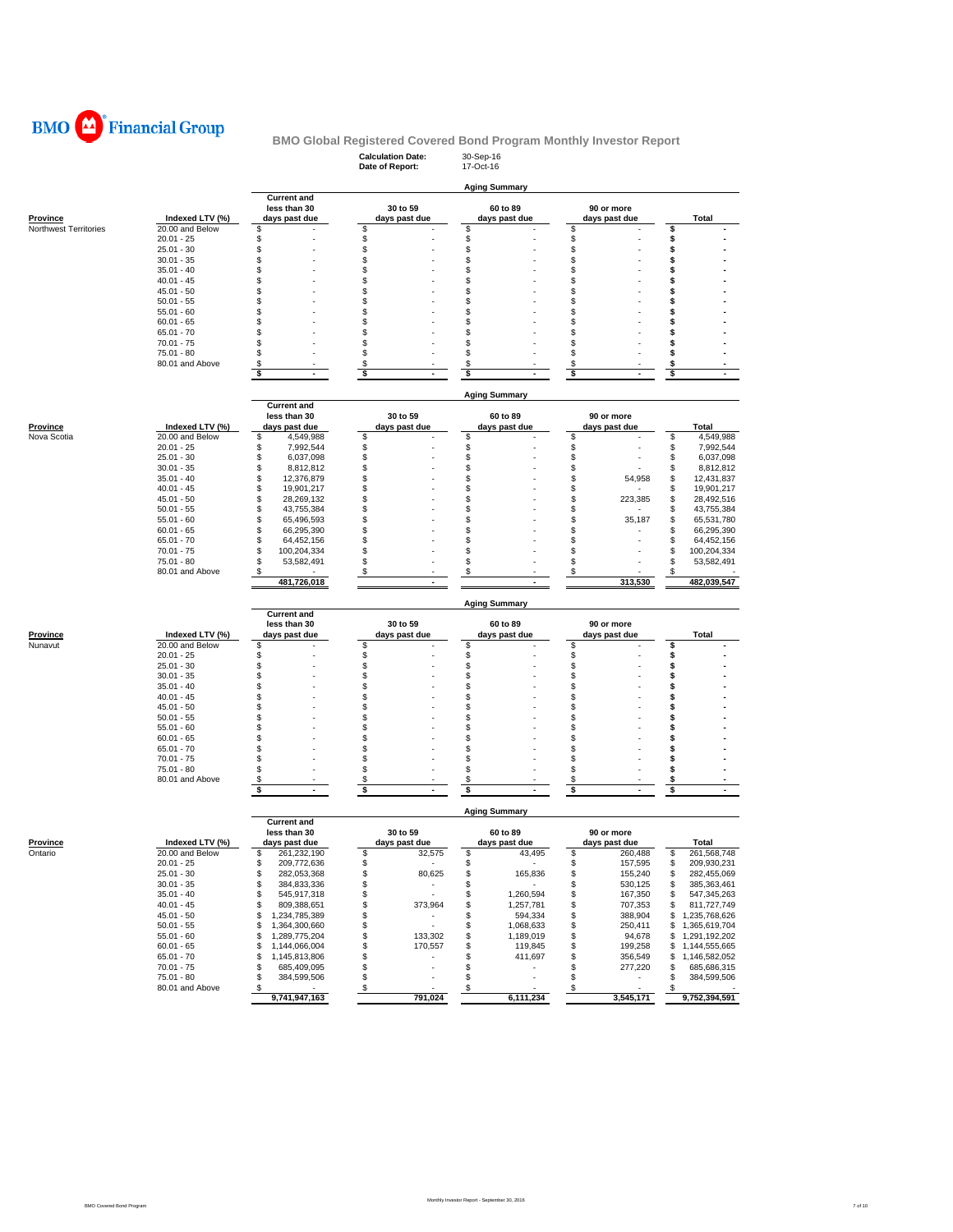

## **Calculation Date:** 30-Sep-16 **BMO Global Registered Covered Bond Program Monthly Investor Report**

|                          |                              |                                      | Date of Report:     | 17-Oct-16            |                     |                                      |
|--------------------------|------------------------------|--------------------------------------|---------------------|----------------------|---------------------|--------------------------------------|
|                          |                              |                                      |                     |                      |                     |                                      |
|                          |                              |                                      |                     | <b>Aging Summary</b> |                     |                                      |
|                          |                              | <b>Current and</b><br>less than 30   | 30 to 59            | 60 to 89             | 90 or more          |                                      |
| <b>Province</b>          | Indexed LTV (%)              | days past due                        | days past due       | days past due        | days past due       | <b>Total</b>                         |
| Prince Edward Island     | 20.00 and Below              | \$<br>1,253,414                      | \$                  | \$                   | S<br>$\mathbf{1}$   | \$<br>1,253,415                      |
|                          | $20.01 - 25$                 | \$<br>657,862                        | \$                  | \$                   | \$                  | \$<br>657,862                        |
|                          | $25.01 - 30$                 | \$<br>1,490,922                      | \$                  | \$                   | \$                  | \$<br>1,490,922                      |
|                          | $30.01 - 35$                 | \$<br>1,138,757                      | \$                  | \$                   | \$                  | \$<br>1,138,757                      |
|                          | $35.01 - 40$                 | \$<br>2,802,120                      | \$                  | \$                   | \$                  | \$<br>2,802,120                      |
|                          | $40.01 - 45$                 | \$<br>2,736,282                      | \$                  | \$                   | \$                  | \$<br>2,736,282                      |
|                          | $45.01 - 50$                 | \$<br>7,368,418                      | \$                  | \$                   | \$                  | \$<br>7,368,418                      |
|                          | $50.01 - 55$                 | \$<br>10,837,313                     | \$<br>\$            | \$<br>\$             | \$<br>\$            | \$<br>10,837,313                     |
|                          | $55.01 - 60$<br>$60.01 - 65$ | \$<br>13,788,376<br>\$<br>7,687,377  | \$                  | \$                   | \$                  | \$<br>13,788,376<br>\$<br>7,687,377  |
|                          | $65.01 - 70$                 | \$<br>5,963,729                      | \$                  | \$                   | \$<br>274,854       | \$<br>6,238,583                      |
|                          | $70.01 - 75$                 | \$<br>7,090,828                      | \$                  | \$                   | \$                  | \$<br>7,090,828                      |
|                          | 75.01 - 80                   | \$<br>1,555,523                      | \$                  | \$                   | \$                  | \$<br>1,555,523                      |
|                          | 80.01 and Above              | \$                                   | \$                  | \$                   | \$                  | \$                                   |
|                          |                              | 64,370,920                           |                     |                      | 274,855             | 64,645,775                           |
|                          |                              |                                      |                     |                      |                     |                                      |
|                          |                              |                                      |                     | <b>Aging Summary</b> |                     |                                      |
|                          |                              | <b>Current and</b>                   |                     |                      |                     |                                      |
|                          |                              | less than 30                         | 30 to 59            | 60 to 89             | 90 or more          |                                      |
| Province                 | Indexed LTV (%)              | days past due                        | days past due       | days past due        | days past due       | Total                                |
| Quebec                   | 20.00 and Below              | \$<br>46,284,553                     | \$                  | \$<br>34,593         | \$<br>34,106        | \$<br>46,353,252                     |
|                          | $20.01 - 25$                 | \$<br>35,211,675                     | \$                  | \$                   | \$                  | \$<br>35,211,675                     |
|                          | $25.01 - 30$<br>$30.01 - 35$ | \$<br>50,088,942<br>\$<br>57,594,799 | \$<br>\$<br>438,987 | \$<br>\$             | \$<br>\$            | \$<br>50,088,942<br>\$               |
|                          | $35.01 - 40$                 | \$<br>76,298,352                     | \$                  | 120,965<br>\$<br>٠   | \$                  | 58, 154, 751<br>\$<br>76,298,352     |
|                          | $40.01 - 45$                 | \$<br>106,183,279                    | \$                  | \$                   | \$<br>620,656       | \$<br>106,803,936                    |
|                          | $45.01 - 50$                 | \$<br>138,587,245                    | \$                  | \$<br>67,430         | 238,640<br>\$       | \$<br>138,893,314                    |
|                          | $50.01 - 55$                 | \$<br>228,262,125                    | \$                  | \$<br>588,077        | \$<br>321,864       | \$<br>229,172,066                    |
|                          | $55.01 - 60$                 | \$<br>368,718,853                    | \$                  | \$<br>1,645,153      | \$<br>883,446       | \$<br>371,247,452                    |
|                          | $60.01 - 65$                 | \$<br>360,349,453                    | \$                  | \$<br>180,587        | \$<br>1,348,357     | \$<br>361,878,396                    |
|                          | $65.01 - 70$                 | \$<br>446,067,501                    | \$<br>472,602       | \$<br>300,521        | \$<br>559,195       | \$<br>447,399,819                    |
|                          | $70.01 - 75$                 | \$<br>544,500,746                    | \$                  | \$<br>971,700        | \$<br>1,080,796     | \$<br>546,553,242                    |
|                          | 75.01 - 80                   | \$<br>273,701,302                    | \$                  | \$<br>141,195        | 442,577<br>\$       | \$<br>274,285,074                    |
|                          | 80.01 and Above              | \$                                   | \$                  | \$                   | \$                  | \$                                   |
|                          |                              | 2,731,848,824                        | 911,589             | 4.050.219            | 5,529,637           | 2,742,340,270                        |
|                          |                              |                                      |                     | <b>Aging Summary</b> |                     |                                      |
|                          |                              | <b>Current and</b>                   |                     |                      |                     |                                      |
|                          |                              |                                      |                     | 60 to 89             | 90 or more          |                                      |
|                          |                              | less than 30                         | 30 to 59            |                      |                     |                                      |
| <b>Province</b>          | Indexed LTV (%)              | days past due                        | days past due       | days past due        | days past due       | <b>Total</b>                         |
| Saskatchewan             | 20.00 and Below              | \$<br>6,987,863                      | \$                  | \$                   | \$                  | 6,987,863<br>\$                      |
|                          | $20.01 - 25$                 | \$<br>5,022,792                      | \$                  | \$                   | \$                  | \$<br>5,022,792                      |
|                          | $25.01 - 30$                 | \$<br>8,067,506                      | \$                  | \$                   | \$                  | \$<br>8,067,506                      |
|                          | $30.01 - 35$                 | \$<br>12,005,090                     | \$                  | \$                   | \$                  | \$<br>12,005,090                     |
|                          | $35.01 - 40$                 | \$<br>15,258,043                     | \$                  | 139,715<br>\$        | \$                  | \$<br>15,397,757                     |
|                          | $40.01 - 45$                 | \$<br>29,932,636                     | \$                  | \$                   | \$<br>190,235       | \$<br>30,122,871                     |
|                          | $45.01 - 50$                 | \$<br>68,438,907                     | \$                  | \$                   | \$                  | \$<br>68,438,907                     |
|                          | $50.01 - 55$<br>$55.01 - 60$ | \$<br>81,006,853<br>\$               | \$<br>\$            | \$<br>89,110<br>\$   | \$<br>336,406<br>\$ | \$<br>81,432,369<br>\$<br>56,871,564 |
|                          | $60.01 - 65$                 | 56,871,564<br>\$<br>41,913,051       | \$                  | \$                   | \$                  | \$<br>41,913,051                     |
|                          | $65.01 - 70$                 | \$<br>34,145,050                     | \$                  | \$                   | \$                  | \$<br>34,145,050                     |
|                          | $70.01 - 75$                 | \$<br>21,417,293                     | \$                  | \$                   | \$                  | \$<br>21,417,293                     |
|                          | 75.01 - 80                   | \$<br>10,270,401                     | \$                  | \$                   | \$                  | \$<br>10,270,401                     |
|                          | 80.01 and Above              | \$                                   | \$                  | \$                   | \$                  | \$                                   |
|                          |                              | 391,337,050                          |                     | 228,825              | 526,641             | 392,092,516                          |
|                          |                              |                                      |                     |                      |                     |                                      |
|                          |                              | <b>Current and</b>                   |                     | <b>Aging Summary</b> |                     |                                      |
|                          |                              | less than 30                         | 30 to 59            | 60 to 89             | 90 or more          |                                      |
| Province                 | Indexed LTV (%)              | days past due                        | days past due       | days past due        | days past due       | Total                                |
| <b>Yukon Territories</b> | 20.00 and Below              | S                                    | \$                  | \$                   | \$                  | \$                                   |
|                          | 20.01 - 25                   | S                                    | \$                  |                      | S                   | \$                                   |
|                          | $25.01 - 30$                 | \$                                   | \$                  | \$                   | \$                  | \$                                   |
|                          | $30.01 - 35$                 | \$                                   | \$                  | \$                   | \$                  | \$                                   |
|                          | $35.01 - 40$                 | \$                                   | \$                  | \$                   | \$                  | \$                                   |
|                          | $40.01 - 45$                 | \$                                   | \$                  | \$<br>\$             | \$                  | \$                                   |
|                          | $45.01 - 50$                 | \$                                   | \$                  | \$                   | \$<br>\$            | \$                                   |
|                          | $50.01 - 55$<br>$55.01 - 60$ | \$<br>\$                             | \$<br>\$            | \$                   | \$                  | \$<br>\$                             |
|                          | $60.01 - 65$                 | \$                                   | \$                  | \$                   | \$                  | \$                                   |
|                          | $65.01 - 70$                 | \$                                   | \$                  | S                    | S                   | \$                                   |
|                          | $70.01 - 75$                 | \$                                   | \$                  | \$                   | \$                  | \$                                   |
|                          | 75.01 - 80                   | \$                                   | \$                  | \$                   | \$                  | \$                                   |
|                          | 80.01 and Above              | \$<br>\$                             | \$<br>\$            | \$<br>\$             | \$<br>\$            | \$<br>\$                             |

<sup>(1)</sup> Value as determined by adjusting, not less than quarterly, the Original Market Value utilizing the Indexation Methodology (see Appendix for details) for subsequent price developments.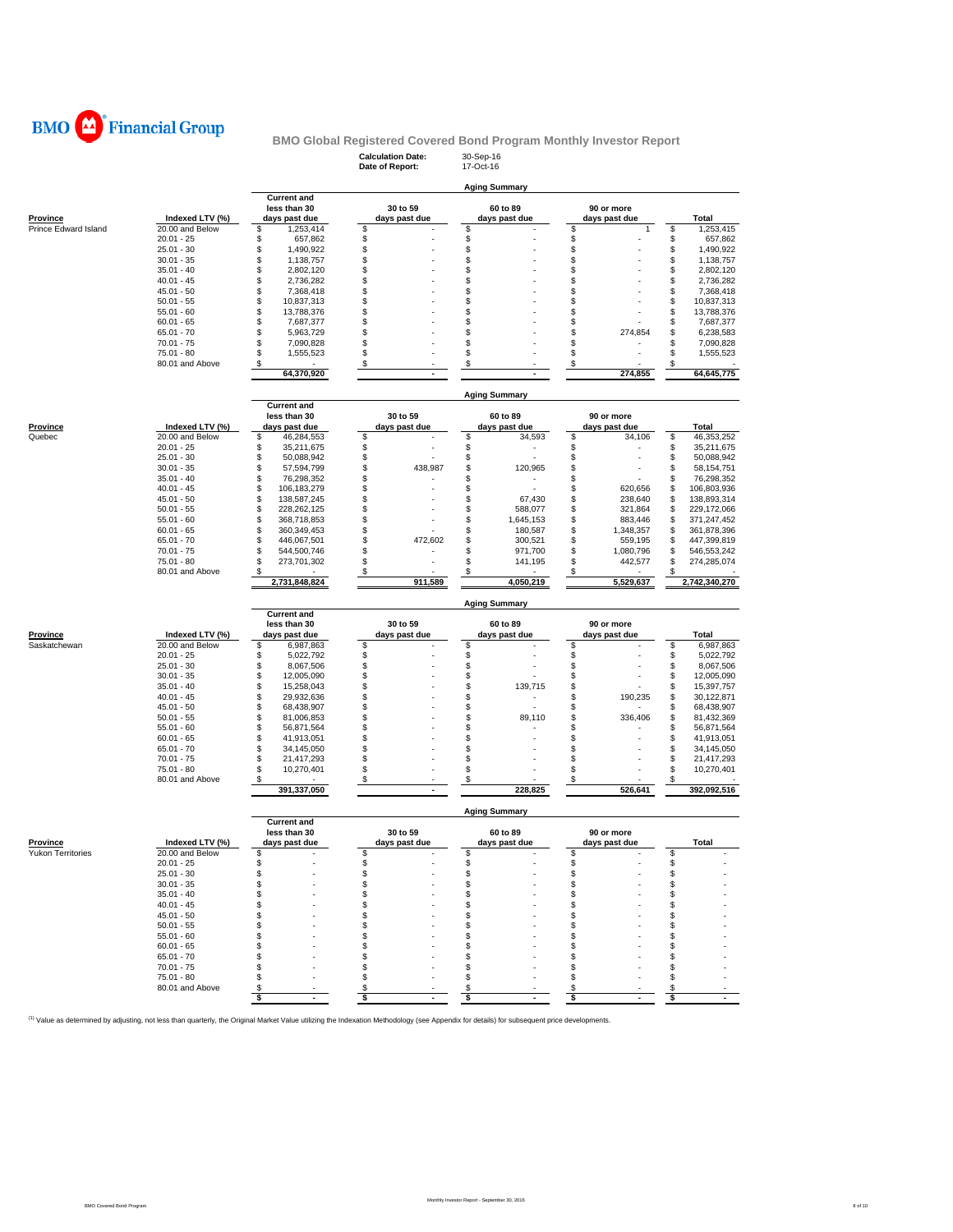

**Calculation Date:** 30-Sep-16 **Date of Report:** 17-Oct-16

| Cover Pool - Current LTV Distribution by Credit Score <sup>(1)</sup> |                 |                      |             |  |               |  |               |  |               |  |               |  |               |                |
|----------------------------------------------------------------------|-----------------|----------------------|-------------|--|---------------|--|---------------|--|---------------|--|---------------|--|---------------|----------------|
|                                                                      |                 | <b>Credit Scores</b> |             |  |               |  |               |  |               |  |               |  |               |                |
|                                                                      | Indexed LTV (%) |                      | <600        |  | 600 - 650     |  | 651 - 700     |  | 701 - 750     |  | 751 - 800     |  | >800          | Total          |
|                                                                      | 20.00 and Below |                      | 33.068.856  |  | 16.420.986    |  | 46,894,753    |  | 105.091.102   |  | 238,430,579   |  | 135,582,851   | 575.489.127    |
|                                                                      | $20.01 - 25$    |                      | 30.207.645  |  | 21.665.749    |  | 40.890.677    |  | 90.757.086    |  | 196.417.726   |  | 91,945,483    | 471,884,365    |
|                                                                      | $25.01 - 30$    |                      | 35,543,001  |  | 29,604,892    |  | 65,499,808    |  | 128.875.274   |  | 255,903,528   |  | 106.372.159   | 621,798,662    |
|                                                                      | $30.01 - 35$    |                      | 51.634.207  |  | 35.561.720    |  | 102,203,363   |  | 206,999,591   |  | 352.073.600   |  | 139.999.157   | 888.471.637    |
|                                                                      | $35.01 - 40$    |                      | 76.542.605  |  | 63,420,524    |  | 139,957,958   |  | 263,631,465   |  | 495.753.766   |  | 165.464.914   | 1,204,771,231  |
|                                                                      | $40.01 - 45$    |                      | 113.111.905 |  | 96.401.808    |  | 219.513.431   |  | 430,823,179   |  | 724.449.608   |  | 225.279.072   | 1,809,579,003  |
|                                                                      | $45.01 - 50$    |                      | 126.916.466 |  | 125,872,880   |  | 299.064.683   |  | 579.461.723   |  | 857.913.690   |  | 243.939.427   | 2.233.168.870  |
|                                                                      | $50.01 - 55$    |                      | 112.838.423 |  | 160.303.280   |  | 358.441.504   |  | 681.416.055   |  | 873.418.906   |  | 235.192.160   | 2.421.610.329  |
|                                                                      | $55.01 - 60$    |                      | 119,441,633 |  | 183,100,535   |  | 418,302,500   |  | 724,319,289   |  | 876,190,004   |  | 201,811,363   | 2,523,165,324  |
|                                                                      | $60.01 - 65$    |                      | 98,564,894  |  | 159.376.887   |  | 417,181,428   |  | 705,492,001   |  | 820,495,662   |  | 176.177.446   | 2,377,288,317  |
|                                                                      | $65.01 - 70$    |                      | 75.064.729  |  | 160.551.682   |  | 407,194,626   |  | 722,862,187   |  | 771,772,856   |  | 144,820,326   | 2,282,266,406  |
|                                                                      | $70.01 - 75$    |                      | 62.783.822  |  | 139.095.979   |  | 341.440.203   |  | 617.067.731   |  | 600.552.802   |  | 98.980.084    | 1,859,920,621  |
|                                                                      | $75.01 - 80$    |                      | 18,950,267  |  | 70,282,022    |  | 242,641,593   |  | 431,995,830   |  | 475,878,433   |  | 84,144,773    | 1,323,892,918  |
|                                                                      | 80.01 and Above |                      |             |  |               |  |               |  |               |  |               |  |               |                |
|                                                                      |                 |                      | 954.668.452 |  | 1.261.658.944 |  | 3.099.226.527 |  | 5.688.792.513 |  | 7,539,251,159 |  | 2.049.709.215 | 20.593.306.810 |

(1) Value as determined by adjusting, not less than quarterly, the Original Market Value utilizing the Indexation Methodology (see Appendix for details) for subsequent price developments.